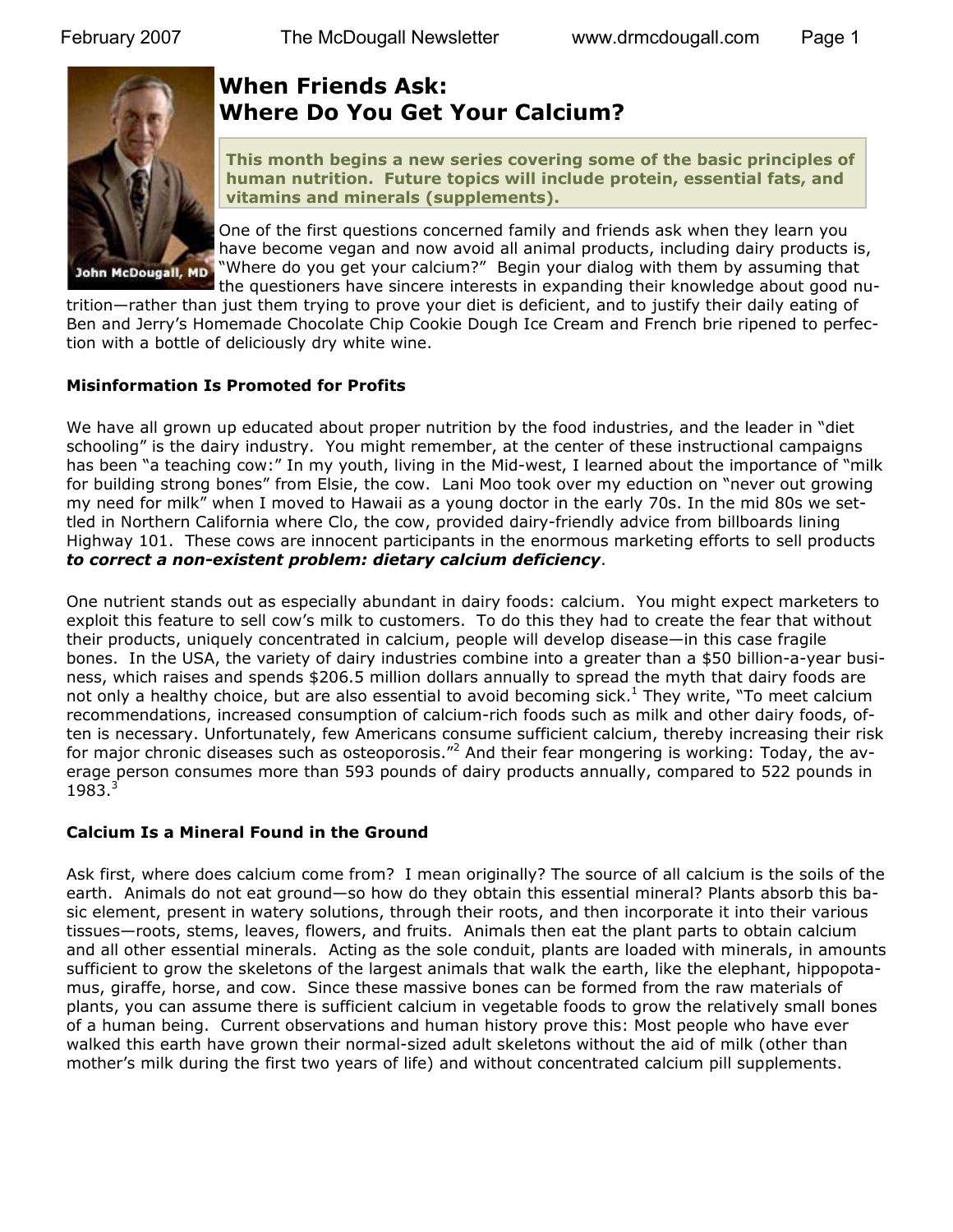

#### **Calcium Is a Necessary Nutrient**

Calcium is essential for all living organisms microbes, plants, and animals. The average adult body contains approximately 1 kg (2.2 pounds) of calcium. This represents the most abundant mineral in the human body and bones serve as an important storage depot for this calcium—99% of it is found in the skeleton in the form of calcium phosphate salts. In mammals, calcium plays a crucial role in proc-

esses ranging from the formation of the skeleton to the regulation of nervous tissue and blood vessel function. Calcium balance is maintained by the actions of three organ systems—gastrointestinal tract, bone, and kidney.

These three organs are precise and efficient at regulating the amount of calcium in our bodies. If our diet is relatively low in calcium, then the cells of the intestinal tract will act more vigorously and absorb a higher percentage of the calcium from the food. At the same time, the kidneys will act to conserve the body's calcium. On the other hand, if we follow the messages of the calcium industries and begin consuming glassfuls of milk or handsful of supplements then the intestinal cells will act with their innate intelligence to block out the entrance of most of this concentrated calcium, and the kidneys will simultaneously eliminate any excess. If this were not the case, then the influx of excess calcium would by necessity be deposited in the soft tissues of the body—heart, kidneys, muscles, skin—and we would become sick and could die. Clearly, the body has many integrated mechanisms to assure that the proper balance of essential minerals is maintained—regardless of the choices we may make at the fast food window.

#### **Human Calcium Needs Are Surprisingly Low**

A recent study of Inuit (Eskimo) children found their diet, consisting largely of meat (which has almost no calcium), provided about 120 mg of calcium daily, but because of their physiologic adaptations these children were found to be healthy.<sup>4</sup> As long ago as 1978 Paterson wrote in the Post*graduate Medical Journal*, "Many official bodies give advice on desirable intakes of calcium but no clear evidence of a calcium deficiency disease in otherwise normal people has ever been given. In Western countries the usual calcium intake is of the order of 800-1000 mg/day; in many developing countries figures of 300-500 mg/day are found. There is no evidence that people with such a low intake have any problems with bones or teeth. It seems likely that normal people can adapt to have a normal calcium balance on calcium intakes as low as 150-200 mg/day and that this adaptation is sufficient even in pregnancy and lactation. Inappropriate concern about calcium intake may divert attention and resources from more important nutritional problems."<sup>5</sup> And that is exactly what the talented marketing people in the dairy industry have done with the help of friendly government officials in the USDA: they have placed the spotlight on the nutrient, calcium, which is easily obtained in sufficient amounts from almost any diet—and at the same time, taken the beam of truth off of the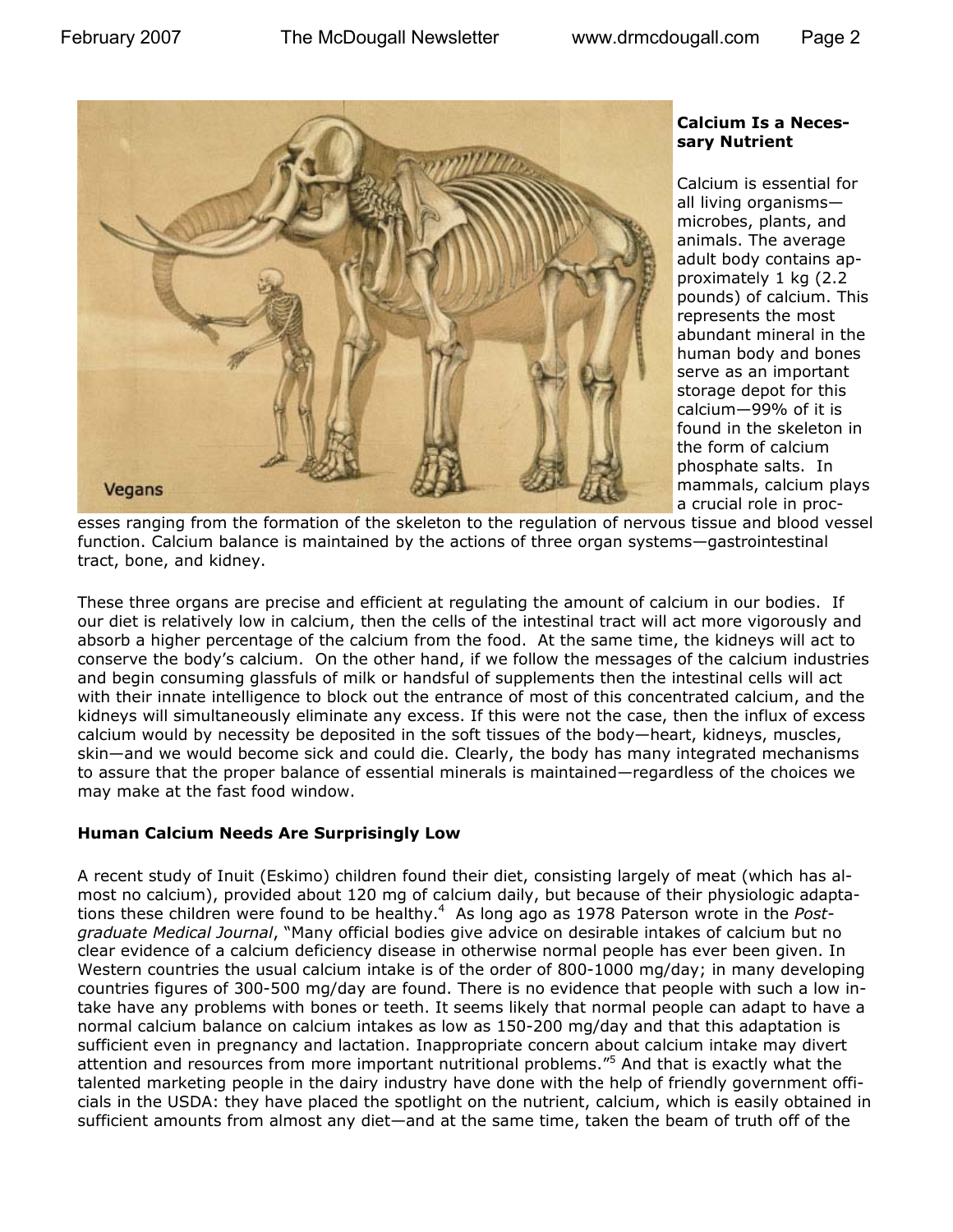February 2007 The McDougall Newsletter www.drmcdougall.com Page 3

fat, cholesterol, and contamination—the life-threatening components of dairy foods. One of the ways this has been done is by sensationalizing rare cases of calcium deficiency in children on bizarre diets.

#### **An Unnaturally Low Calcium Diet Can Cause Rickets**

In the past I have said, "Calcium deficiency is unknown in human beings." In other words, there is no disease that has ever been reported as due to too little calcium in a person's diet. This statement was based on a comprehensive review of the scientific literature covering the various diets (with and without dairy foods) that people consume worldwide. However, if you look hard enough, exceptions to generalizations, such as the one I (and others) have made about the lack of calcium deficiency in people can be found—and exploited.

Rare cases of a calcium deficiency condition called "nutritional rickets" have been reported. Rickets is a condition of weakening of the bones of children, leading to fractures and deformity. Inadequate vitamin D due to insufficient exposure to sunlight is the recognized cause of almost all cases of rickets. However, at the extremes of low calcium intake, caused by consuming unusual diets, rickets can rarely occur even with adequate sunshine exposure.<sup>6</sup>

Reported examples of children suffering from "nutritional rickets" fall far outside what would be considered normal diets. For example, one case was described in a 16-month-old girl, who, because of allergy to formula, was raised on a mixture of applesauce and oatmeal—with no milk until after the age of one-year.<sup>7</sup> (She, of course, should have been on breast milk her first year of life.) The authors felt the high phytate content of the oatmeal impaired absorption of the calcium in her food, causing her disease. In another report, three children, aged 15-18 months developed rickets due to a diet of a commercial Soya-drink—not adapted for infants—as their main source of nutrition for at least 6 months. The Soya-drink was extremely low in calcium content.<sup>8</sup>

In rural Africa children ages 4-16 years have been found with active rickets believed to be due to diets high in phytate with calcium intakes estimated to be approximately 200 mg/day (a level significantly lower than other children living in the same community).<sup>9</sup> However, a study of one hundred and thirty Ethiopian children under five years old with rickets on a lower calcium diet showed this condition was always due to inadequate sunshine.<sup>10</sup>

So how have these rare cases of nutritional rickets from consuming bizarre diets changed my claim that, "disease due to calcium deficiency is unknown in humans?" I must now add to the end of the sentence this qualification: "on natural diets." Whole plant foods easily meet our needs for calcium after infancy. (Human milk is the necessary food during the beginning years.) Therefore, you can be reassured that you and your children cannot possibly fail to consume sufficient calcium for all of your needs from a natural plant-food-based diet, like the starch-based McDougall diet. If you do develop such a problem, then you will make national headlines as the first reported case—and you will become an important part of the dairy industry's advertising campaign—a shining example of what can happen when you fail to follow their advice.

## **Disease due to calcium deficiency is unknown in humans on natural diets.**

#### **Dairy Foods Are Found Unnecessary for Children**

Contrary to the dairy industries marketing campaign, reviews of the scientific literature have concluded extra dietary calcium during childhood does not build strong bones. A review published in the March 2005 issue of the *Journal of Pediatrics* focused on the benefits of dairy products on bone health and concluded, "Scant evidence supports nutrition guidelines focused specifically on increasing milk or other dairy product intake for promoting child and adolescent bone mineralization. $"^{11}$ 

A recent metaanalysis published in the October 2006 issue of the *British Medical Journal* found, "The small effect of calcium supplementation on bone mineral density in the upper limb is unlikely to reduce the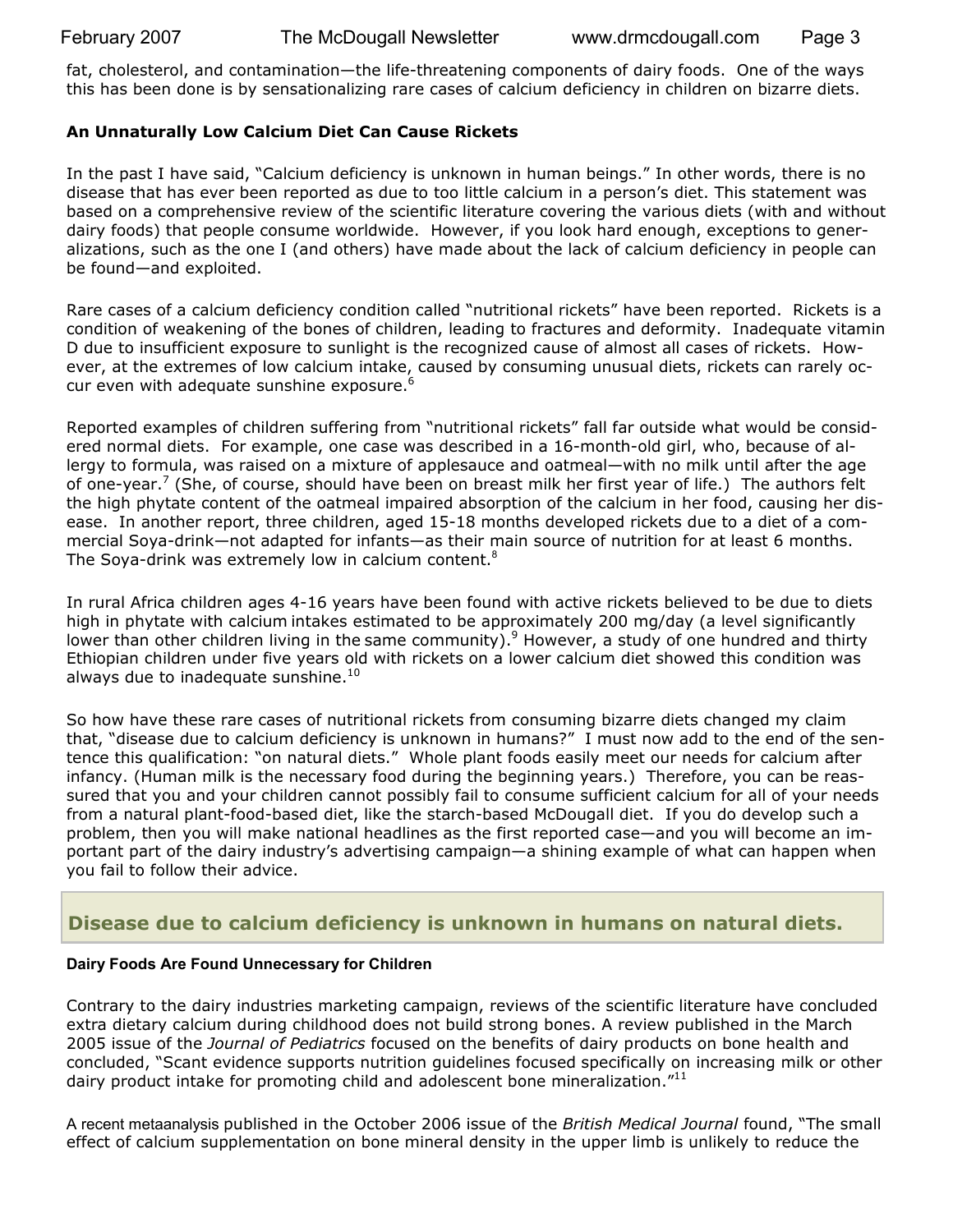February 2007 **The McDougall Newsletter** www.drmcdougall.com Page 4

risk of fracture, either in childhood or later life, to a degree of major public health importance."<sup>12</sup> The authors state, "Our results do not support the premise that any type of supplementation is more effective than another." Their findings mean dairy products are of no real-life bone-strengthening benefits. Even studies that used intakes of 1400 mg per day of calcium showed no benefit.

An editorial accompanying this metaanalysis pointed out, "Populations that consume the most cow's milk and other dairy products have among the highest rates of osteoporosis and hip fracture in later life. $''^{13}$  So does this mean consuming dairy products will hurt your bones?



#### **Dairy-Industry Funded Research Shows Little Benefit for Adults**

The National Dairy Council says, "Consuming an adequate intake of calcium reduces the risk of osteoporosis."2 But is that true? A recent review published in the *American Journal of Clinical Nutrition* of the research on the effects of dairy products on bone health found 57 studies, and of these, 21 studies were considered to have stronger-evidence, worthy of inclusion in this review.<sup>16</sup> Of these better studies, 57% showed no significant benefit from dairy, 29% were favorable, and 14% were unfavorable. Not mentioned is the fact that most of these 57 studies were funded by the dairy industry, yet with all their influence on the research, they could not make a solid case for dairy benefiting the bones.

This review included seven randomized, controlled trials (a research design scientists consider most valuable)—six of these were identified in the papers as being funded by the dairy industry. Only one of these studies (which was funded by the National Dairy Council) looked at the effects of fluid milk on postmenopausal women.17 The findings showed subjects who received the extra milk (three 8 ounce glasses of skimmed milk daily) for a year lost more bone than those who didn't drink the extra milk. The authors, Recker and Heaney, wrote, "The protein content of the milk supplement may have a negative effect on calcium balance, possibly through an increase in kidney losses of calcium or through a direct effect on bone resorption…this may have been due to the average 30 percent increase in protein intake during milk supplementation." Because of research like this, largely funded through their own generosity, the people running the dairy industry know milk does not build strong bones and that the protein in the milk actually damages the bones.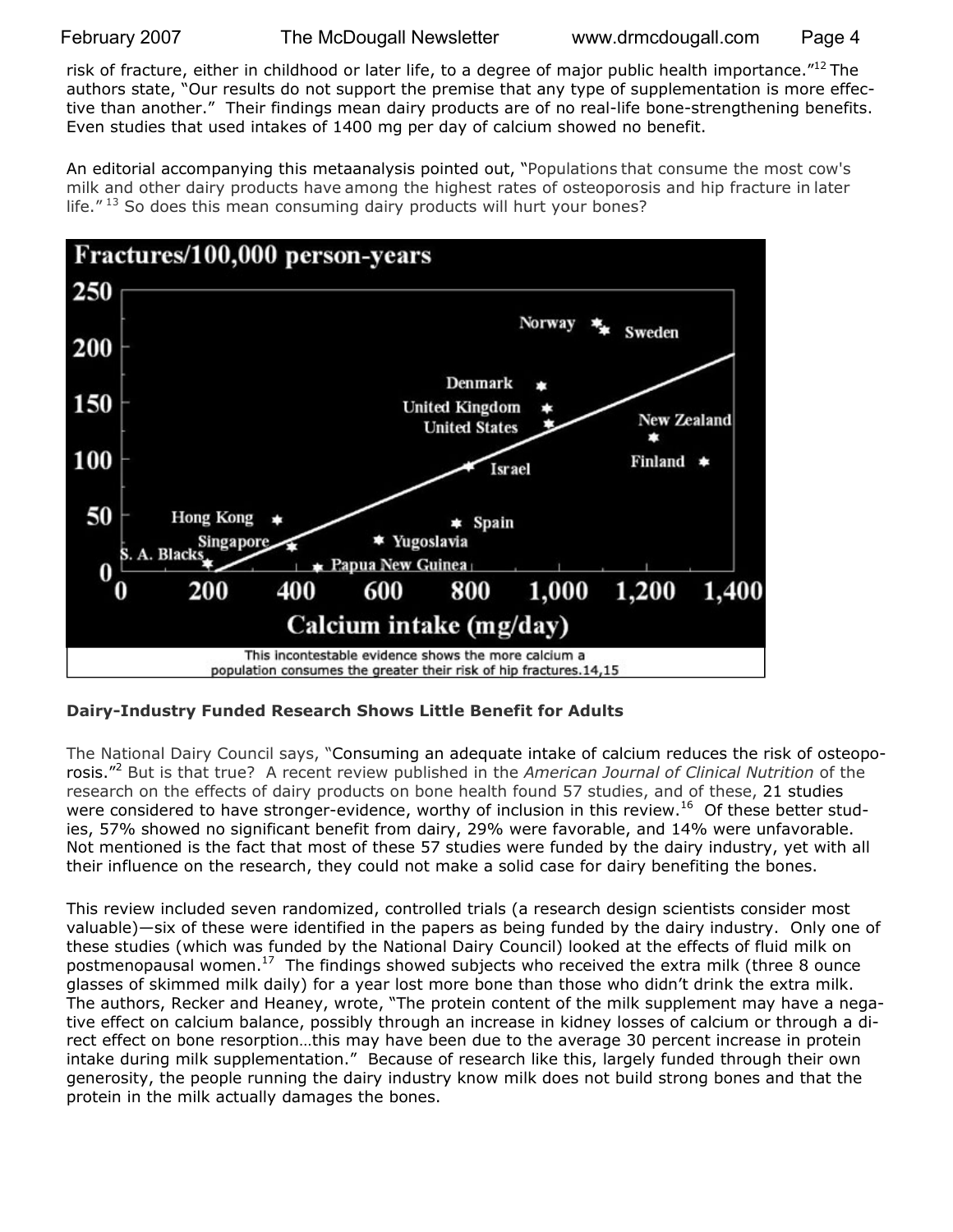## **They Are Just Doing Their Job—Selling Cow's Milk to People**

The worldwide observation that billions of people grow normal adult skeletons without consuming cow's milk or calcium supplements should be enough to reassure everyone of the adequacy of a plant-foodbased diet, and forever erase from people's minds the question, "where do you get your calcium on a vegan diet." This would be the case except for the billions of dollars that are at stake.

Even in the face of solid scientific evidence to the contrary, because in part of the annual \$206.5 million advertising campaign of the dairy industry, mothers, doctors, and government officials have bought the dairy industries propaganda about calcium. Misleading marketing might be forgiven if the only consequences were wasted money and efforts; but the costs deepen. The result of selling dairy foods to correct a problem that does not exist—calcium deficiency—is that consumers buy foods that actually make them sick. Next month's newsletter will focus on the health consequences of believing the big fat lies from the dairy industry.

#### **References:**

1) Dairy Industry Spends 206.5 million: http://www.dairycheckoff.com/NR/rdonlyres/ 8556915B-BDF6-4CAA-8D41-48AF5C3FA0FF/0/2005dmiannualreport.pdf.

2) Dairy industry says, insufficient calcium leads to chronic disease: http://www.nationaldairycouncil.org/NationalDairyCouncil/Health/Digest/dcd69-1Page1.htm

3) 593 pounds of dairy consumed anually: http://www.dairycheckoff.com/NR/rdonlyres/ 3B1BFEB1-6DFF-471C-A492-42A7064F7B89/0/generalcheckofffactsheet.pdf

4) Sellers EA, Sharma A, Rodd C. Adaptation of Inuit children to a low-calcium diet. *CMAJ.* 2003 Apr 29;168(9):1141-3. Plus: *CMAJ*. 2003 Sep 16;169(6):542; author reply 542-3.

5) Paterson CR. Calcium requirements in man: a critical review. *Postgrad Med J.* 1978 Apr;54(630):244-8.

6) Pettifor JM. Nutritional rickets: deficiency of vitamin D, calcium, or both? *Am J Clin Nutr.* 2004 Dec;80(6 Suppl):1725S-9S.

7) Taylor A, Mandell G, Norman ME. Calcium deficiency rickets in a North American child. *Clin Pediatr (Phila).* 1994 Aug;33(8):494-7.

8) Legius E, Proesmans W, Eggermont E, Vandamme-Lobaerts R, Bouillon R, Smet M. Rickets due to dietary calcium deficiency. *Eur J Pediatr* 1989;148:784–5.

9) Pettifor JM, Ross P, Wang J, Moodley G, Couper-Smith J. Rickets in children of rural origin in South Africa: is low dietary calcium a factor? *J Pediatr* 1978;92:320–4.

10) Belachew T, Nida H, Getaneh T, Woldemariam D, Getinet W. Calcium deficiency and causation of rickets in Ethiopian children. *East Afr Med J.* 2005 Mar;82(3):153-9.

11) Lanou AJ, Berkow SE, Barnard ND. Calcium, dairy products, and bone health in children and young adults: a reevaluation of the evidence. *Pediatrics.* 2005 Mar;115(3):736-43.

12) Winzenberg T, Shaw K, Fryer J, Jones G. Effects of calcium supplementation on bone density in healthy children: meta-analysis of randomised controlled trials. *BMJ.* 2006 Oct 14;333(7572):775.

13) Lanou AJ. Bone health in children. *BMJ.* 2006 Oct 14;333(7572):763-4.